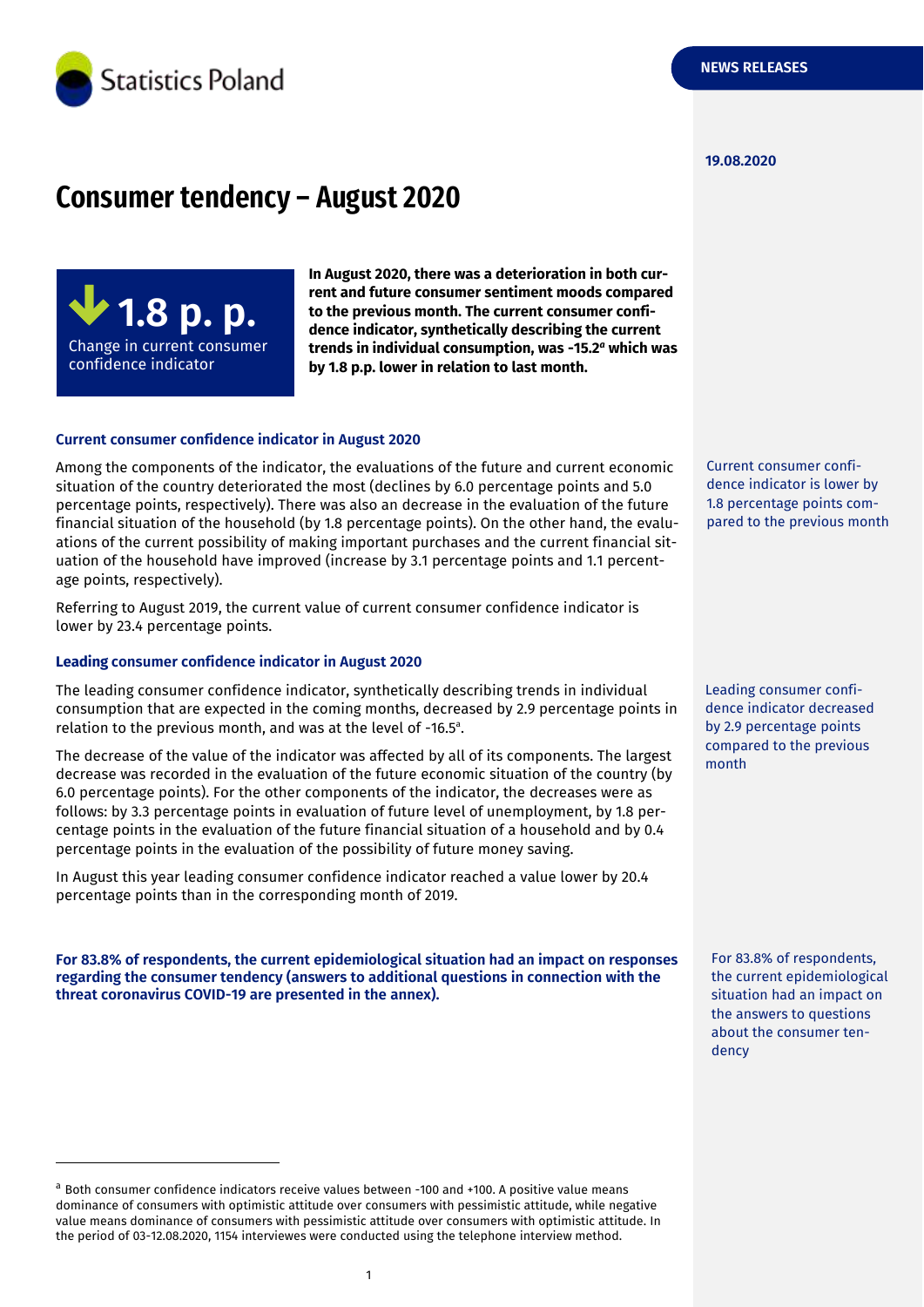#### **Table 1. Current consumer confidence indicator**

| Survey period            |              | Changes in the house-<br>hold's financial condition: |          | Changes in general eco-<br>nomic situation of the<br>country: |          | Current ma-<br>jor purcha- | Current con-<br>sumer confi- |
|--------------------------|--------------|------------------------------------------------------|----------|---------------------------------------------------------------|----------|----------------------------|------------------------------|
|                          |              | over the                                             | over the | over the                                                      | over the | ses                        | dence indica-                |
|                          |              | last 12                                              | next 12  | last 12                                                       | next 12  |                            | tor                          |
| Quarter<br>Year<br>Month |              | months                                               | months   | months                                                        | months   |                            |                              |
|                          |              | a                                                    | b        | c<br>balance of evaluations in percent                        | d        | e                          |                              |
|                          |              |                                                      |          | Years                                                         |          |                            |                              |
| 2007                     |              | $-10.9$                                              | $-1.9$   | $-17.7$                                                       | $-6.6$   | 1.3                        | $-7.1$                       |
| 2008                     |              | $-10.6$                                              | $-4.5$   | $-16.6$                                                       | $-9.7$   | 1.2                        | $-8.0$                       |
| 2009                     |              | $-18.1$                                              | $-11.1$  | $-40.0$                                                       | $-26.5$  | $-16.1$                    | $-22.3$                      |
| 2010                     |              | $-17.2$                                              | $-8.2$   | $-31.2$                                                       | $-18.9$  | $-9.2$                     | $-16.9$                      |
| 2011                     |              | $-22.4$                                              | $-14.6$  | $-41.5$                                                       | $-30.8$  | $-15.9$                    | $-25.0$                      |
| 2012                     |              | $-25.4$                                              | $-18.5$  | $-46.5$                                                       | $-38.0$  | $-19.3$                    | $-29.5$                      |
| 2013                     |              | $-21.9$                                              | $-13.6$  | $-45.2$                                                       | $-31.2$  | $-21.6$                    | $-26.7$                      |
| 2014                     |              | $-15.7$                                              | $-7.3$   | $-29.9$                                                       | $-18.4$  | $-13.7$                    | $-17.0$                      |
| 2015                     |              | $-10.7$                                              | $-2.8$   | $-21.5$                                                       | $-11.4$  | $-8.2$                     | $-10.9$                      |
| 2016                     |              | $-3.9$                                               | 0.9      | $-11.0$                                                       | $-9.4$   | $-2.5$                     | $-5.2$                       |
| 2017                     |              | 0.1                                                  | 2.8      | 1.8                                                           | $-1.8$   | 9.2                        | 2.4                          |
| 2018                     |              | 0.6                                                  | 3.6      | 8.7                                                           | 2.8      | 12.8                       | 5.7                          |
| 2019                     |              | 4.8                                                  | 6.3      | 9.7                                                           | 1.2      | 16.4                       | 7.7                          |
|                          |              |                                                      |          | Quarters                                                      |          |                            |                              |
| 2019                     | $\mathbf{I}$ | 2.1                                                  | 5.8      | 7.8                                                           | 2.2      | 13.8                       | 6.3                          |
|                          | Ш            | 6.0                                                  | 7.5      | 9.6                                                           | 2.3      | 16.4                       | 8.4                          |
|                          | Ш            | 5.9                                                  | 7.1      | 12.1                                                          | 2.6      | 18.0                       | 9.1                          |
|                          | IV           | 5.1                                                  | 4.6      | 9.3                                                           | $-2.5$   | 17.4                       | 6.8                          |
| 2020                     | $\mathbf{I}$ | 1.8                                                  | 2.0      | 2.4                                                           | $-8.7$   | 13.1                       | 2.1                          |
|                          | Ш            | $-9.5$                                               | $-19.7$  | $-32.3$                                                       | $-47.8$  | $-34.0$                    | $-28.7$                      |
|                          |              |                                                      |          | <b>Months</b>                                                 |          |                            |                              |
| 2019                     | 02           | 1.5                                                  | 6.9      | 5.3                                                           | 1.8      | 11.9                       | 5.5                          |
|                          | 03           | 3.2                                                  | 7.7      | 11.1                                                          | 4.2      | 14.5                       | 8.2                          |
|                          | 04           | 6.0                                                  | 7.9      | 7.1                                                           | $-0.5$   | 15.4                       | 7.2                          |
|                          | 05           | 4.4                                                  | 7.0      | 9.9                                                           | 3.5      | 16.7                       | 8.3                          |
|                          | 06           | 7.5                                                  | 7.7      | 12.0                                                          | 3.9      | 17.1                       | 9.6                          |
|                          | 07           | 5.4                                                  | 8.9      | 11.9                                                          | 2.8      | 16.2                       | 9.0                          |
|                          | 08           | 5.4                                                  | 4.4      | 10.7                                                          | 2.2      | 18.5                       | 8.2                          |
|                          | 09           | 6.9                                                  | 8.0      | 13.7                                                          | 2.8      | 19.4                       | 10.2                         |
|                          | 10           | 6.6                                                  | 5.9      | 12.1                                                          | 3.4      | 18.2                       | 9.3                          |
|                          | 11           | 5.5                                                  | 5.0      | 10.0                                                          | $-3.0$   | 16.1                       | 6.7                          |
|                          | 12           | 3.3                                                  | 2.8      | 5.6                                                           | $-7.9$   | 17.9                       | 4.3                          |
| 2020                     | 01           | 4.2                                                  | 2.0      | 3.7                                                           | $-7.7$   | 16.1                       | 3.7                          |
|                          | 02           | $-0.8$                                               | 2.4      | 1.9                                                           | $-8.4$   | 11.5                       | 1.3                          |
|                          | 03           | 1.9                                                  | $1.7\,$  | 1.5                                                           | $-10.1$  | 11.5                       | 1.3                          |
|                          | 04           | $-9.1$                                               | $-30.5$  | $-30.5$                                                       | $-64.5$  | $-47.3$                    | $-36.4$                      |
|                          | 05           | $-11.0$                                              | $-19.6$  | $-35.6$                                                       | $-48.9$  | $-35.7$                    | $-30.1$                      |
|                          | 06           | $-8.3$                                               | $-8.9$   | $-30.8$                                                       | $-30.1$  | $-19.0$                    | $-19.4$                      |
|                          | 07           | $-5.5$                                               | $-3.3$   | $-24.4$                                                       | $-18.4$  | $-15.7$                    | $-13.4$                      |
|                          | 08           | $-4.4$                                               | $-5.1$   | $-29.4$                                                       | $-24.4$  | $-12.6$                    | $-15.2$                      |
|                          |              |                                                      |          |                                                               |          |                            |                              |

Current consumer confidence indicator is the average of balances of evaluations changes in the household's financial condition, changes in general economic situation of the country and currently made major purchases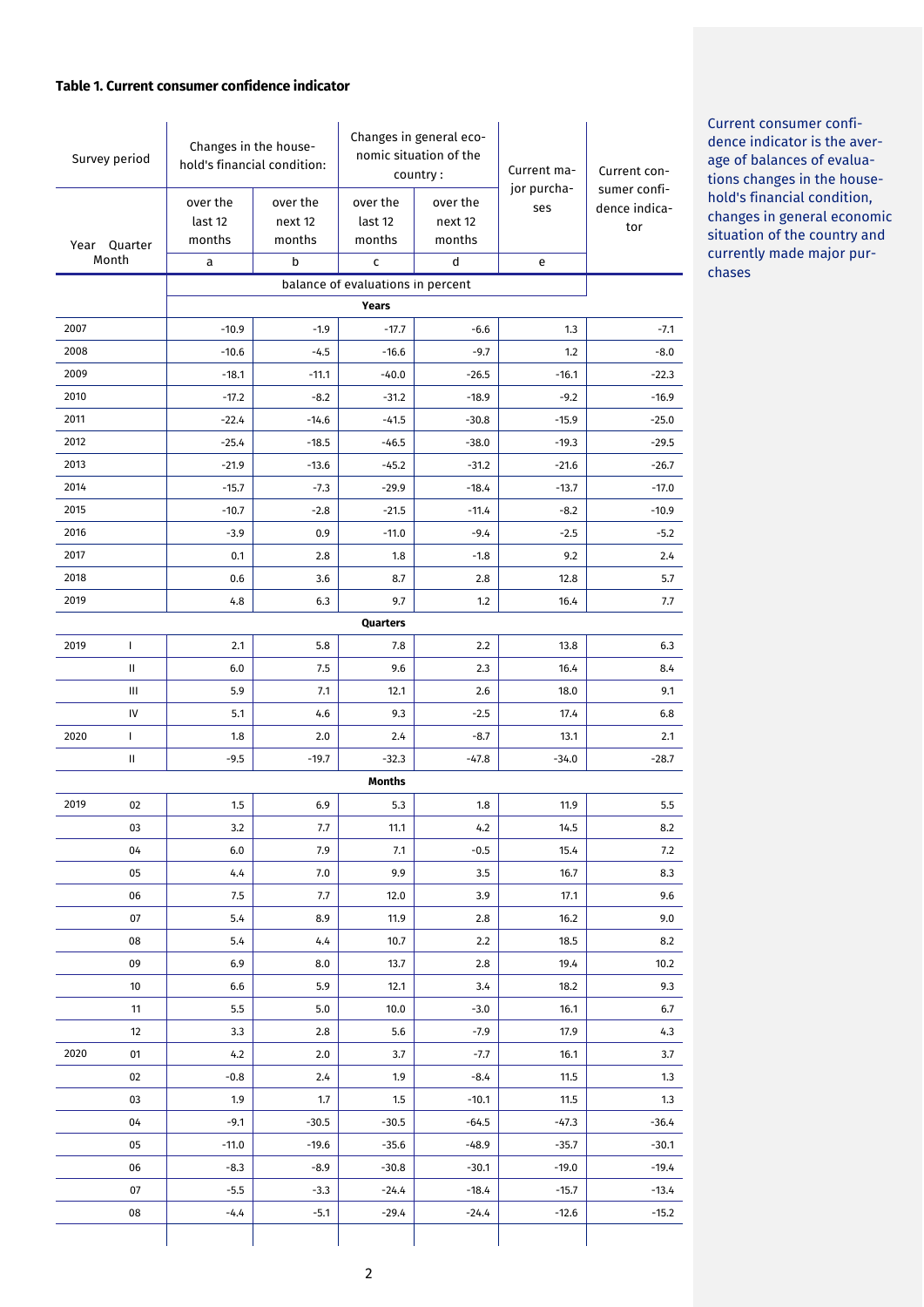

#### **Chart 1. Current consumer confidence indicator and its component values by month in 2017–2020**

**Chart 2. Current consumer confidence indicator and its component values by years**



Current consumer confidence indicator Changes in the household's financial condition over the last 12 months Changes in the household's financial condition over the next 12 months Changes in general economic situation of the country over the last 12 months Changes in general economic situation of the country over the next 12 months Current major purchases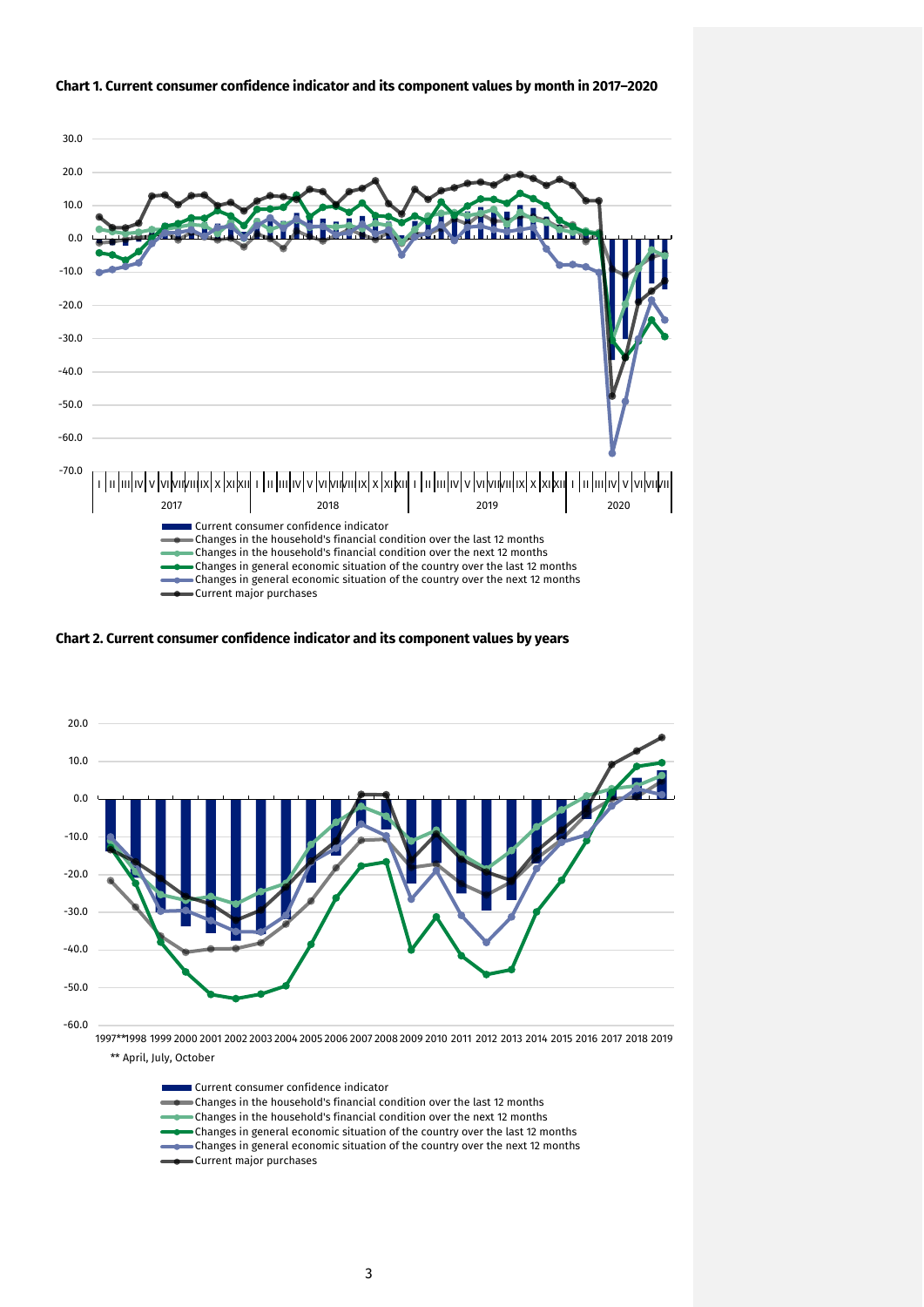#### **Table 2. Leading consumer confidence indicator**

| Survey period<br>Quarter<br>Year<br>Month |                             | Changes in the<br>household's fi-<br>nancial condi-<br>tion<br>b | Changes in gen-<br>eral economic<br>situation of the<br>country<br>d | Changes in unem-<br>ployment (with in-<br>verted sign)<br>f | Propensity<br>to save (in<br>future) | Leading<br>consumer<br>confidence<br>indicator |  |  |  |
|-------------------------------------------|-----------------------------|------------------------------------------------------------------|----------------------------------------------------------------------|-------------------------------------------------------------|--------------------------------------|------------------------------------------------|--|--|--|
|                                           |                             |                                                                  |                                                                      | g<br>balance of evaluations in percent                      |                                      |                                                |  |  |  |
|                                           | <b>Years</b>                |                                                                  |                                                                      |                                                             |                                      |                                                |  |  |  |
| 2006                                      |                             | $-6.1$                                                           | $-13.0$                                                              | $-6.3$                                                      | $-48.3$                              | $-18.5$                                        |  |  |  |
| 2007                                      |                             | $-1.9$                                                           | $-6.6$                                                               | 17.6                                                        | $-40.7$                              | $-7.9$                                         |  |  |  |
| 2008                                      |                             | $-4.5$                                                           | $-9.7$                                                               | 5.1                                                         | $-37.2$                              | $-11.6$                                        |  |  |  |
| 2009                                      |                             | $-11.1$                                                          | $-26.5$                                                              | $-54.6$                                                     | $-37.1$                              | $-32.5$                                        |  |  |  |
| 2010                                      |                             | $-8.2$                                                           | $-18.9$                                                              | $-34.4$                                                     | $-32.0$                              | $-23.5$                                        |  |  |  |
| 2011                                      |                             | $-14.6$                                                          | $-30.8$                                                              | $-37.0$                                                     | $-36.1$                              | $-29.8$                                        |  |  |  |
| 2012                                      |                             | $-18.5$                                                          | $-38.0$                                                              | $-53.3$                                                     | $-36.9$                              | $-36.7$                                        |  |  |  |
| 2013                                      |                             | $-13.6$                                                          | $-31.2$                                                              | $-53.7$                                                     | $-36.1$                              | $-33.7$                                        |  |  |  |
| 2014                                      |                             | $-7.3$                                                           | $-18.4$                                                              | $-31.1$                                                     | $-30.5$                              | $-21.8$                                        |  |  |  |
| 2015                                      |                             | $-2.8$                                                           | $-11.4$                                                              | $-19.7$                                                     | $-26.3$                              | $-15.1$                                        |  |  |  |
| 2016                                      |                             | 0.9                                                              | $-9.4$                                                               | $-7.8$                                                      | $-18.0$                              | $-8.6$                                         |  |  |  |
| 2017                                      |                             | 2.8                                                              | $-1.8$                                                               | 8.5                                                         | $-10.6$                              | $-0.3$                                         |  |  |  |
| 2018                                      |                             | 3.6                                                              | 2.8                                                                  | 12.6                                                        | $-7.5$                               | 2.9                                            |  |  |  |
| 2019                                      |                             | 6.3                                                              | 1.2                                                                  | 7.7                                                         | 0.8                                  | 4.0                                            |  |  |  |
|                                           |                             |                                                                  |                                                                      | Quarters                                                    |                                      |                                                |  |  |  |
| 2019                                      | $\mathbf{I}$                | 5.8                                                              | 2.2                                                                  | 8.2                                                         | $-2.7$                               | 3.4                                            |  |  |  |
|                                           | $\mathbf{H}$                | 7.5                                                              | 2.3                                                                  | 11.1                                                        | 0.3                                  | 5.3                                            |  |  |  |
|                                           | Ш                           | 7.1                                                              | 2.6                                                                  | 9.6                                                         | 3.2                                  | 5.6                                            |  |  |  |
|                                           | IV                          | 4.6                                                              | $-2.5$                                                               | 2.0                                                         | 2.5                                  | 1.7                                            |  |  |  |
| 2020                                      | $\mathbf{I}$                | 2.0                                                              | $-8.7$                                                               | 0.3                                                         | $-0.4$                               | $-1.7$                                         |  |  |  |
|                                           | Ш                           | $-19.7$                                                          | $-47.8$                                                              | $-68.9$                                                     | $-8.8$                               | $-36.3$                                        |  |  |  |
| 2019                                      | <b>Months</b><br>6.9<br>7.6 |                                                                  |                                                                      |                                                             |                                      | 3.2                                            |  |  |  |
|                                           | 02<br>03                    | $7.7\,$                                                          | 1.8<br>4.2                                                           | $9.8\,$                                                     | $-3.4$<br>$-3.1$                     | 4.7                                            |  |  |  |
|                                           | 04                          | 7.9                                                              | $-0.5$                                                               | 8.1                                                         | $-1.4$                               | 3.5                                            |  |  |  |
|                                           | 05                          | 7.0                                                              | 3.5                                                                  | 10.0                                                        | $-0.8$                               | 4.9                                            |  |  |  |
|                                           | 06                          | 7.7                                                              | 3.9                                                                  | 15.3                                                        | 3.1                                  | 7.5                                            |  |  |  |
|                                           | 07                          | 8.9                                                              | 2.8                                                                  | 10.3                                                        | 1.7                                  | 5.9                                            |  |  |  |
|                                           | 08                          | 4.4                                                              | 2.2                                                                  | 8.7                                                         | 0.4                                  | 3.9                                            |  |  |  |
|                                           | 09                          | 8.0                                                              | 2.8                                                                  | 9.8                                                         | 7.5                                  | 7.0                                            |  |  |  |
|                                           | 10                          | 5.9                                                              | 3.4                                                                  | 2.5                                                         | 2.6                                  | 3.6                                            |  |  |  |
|                                           | 11                          | 5.0                                                              | $-3.0$                                                               | 2.9                                                         | 3.9                                  | 2.2                                            |  |  |  |
|                                           | 12                          | 2.8                                                              | $-7.9$                                                               | 0.5                                                         | 1.2                                  | $-0.8$                                         |  |  |  |
| 2020                                      | 01                          | 2.0                                                              | $-7.7$                                                               | 2.4                                                         | 1.1                                  | $-0.6$                                         |  |  |  |
|                                           | 02                          | 2.4                                                              | $-8.4$                                                               | $-0.7$                                                      | $-2.0$                               | $-2.2$                                         |  |  |  |
|                                           | 03                          | 1.7                                                              | $-10.1$                                                              | $-0.7$                                                      | $-0.2$                               | $-2.3$                                         |  |  |  |
|                                           | 04                          | $-30.5$                                                          | $-64.5$                                                              | -77.7                                                       | $-18.3$                              | $-47.7$                                        |  |  |  |
|                                           | 05                          | $-19.6$                                                          | $-48.9$                                                              | $-73.2$                                                     | $-7.4$                               | $-37.3$                                        |  |  |  |
|                                           | 06                          | $-8.9$                                                           | $-30.1$                                                              | $-55.8$                                                     | $-0.6$                               | $-23.9$                                        |  |  |  |
|                                           | 07                          | $-3.3$                                                           | $-18.4$                                                              | $-37.0$                                                     | 4,4                                  | $-13.6$                                        |  |  |  |
|                                           | 08                          | $-5.1$                                                           | $-24.4$                                                              | $-40.3$                                                     | 4.0                                  | $-16.5$                                        |  |  |  |
|                                           |                             |                                                                  |                                                                      |                                                             |                                      |                                                |  |  |  |

Leading consumer confidence indicator is the average of balances of evaluations changes in the household's financial condition, general economic situation of the country, trends in the level of unemployment (with inverted sign) and saving money in the next 12 months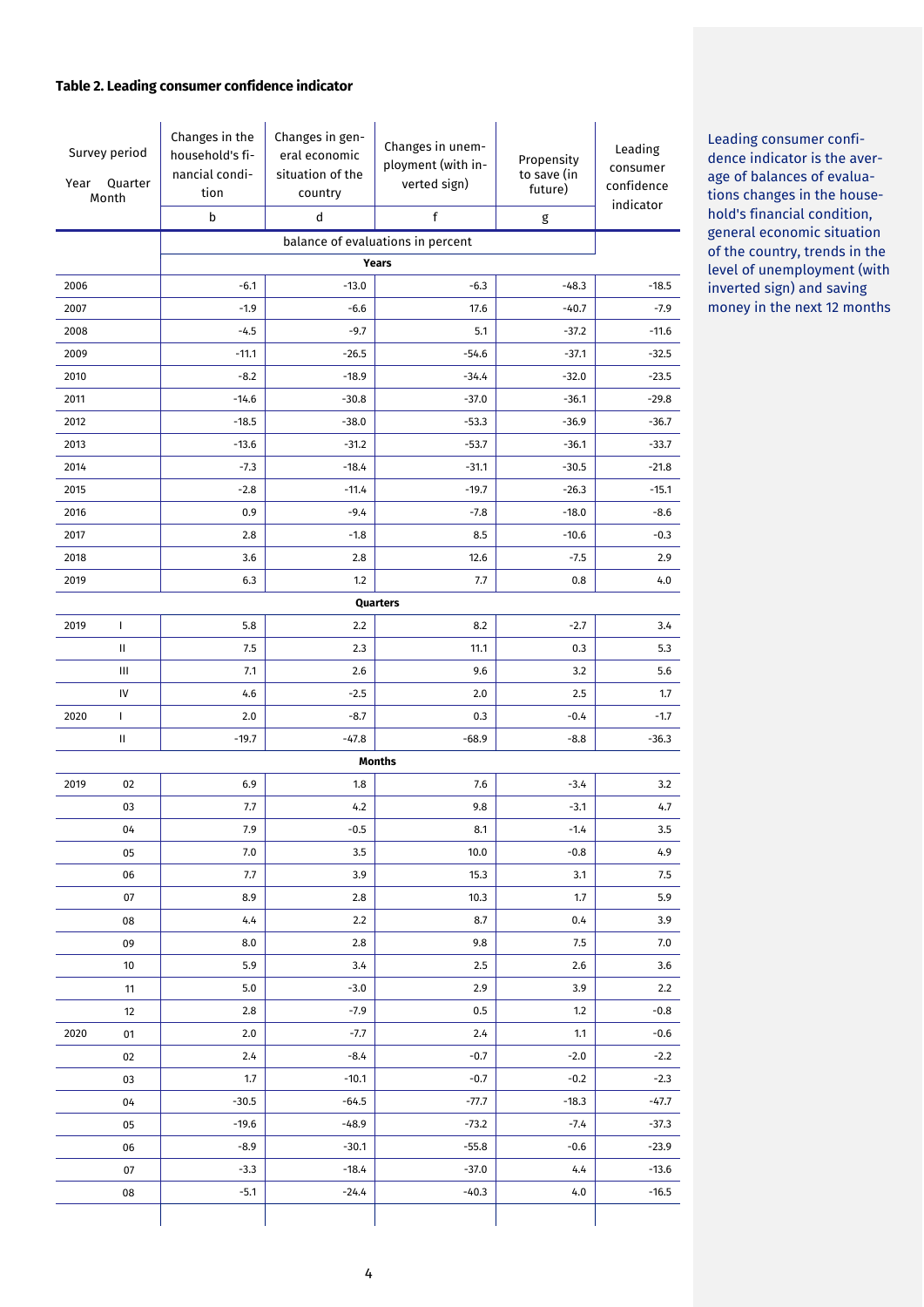

#### **Chart 3. Leading consumer confidence indicator and its component values by month in 2017–2020**





\*\* April, July, October

- Leading consumer confidence indicator
- Changes in the household's financial condition over the next 12 month
- Changes in general economic situation of the country over the next 12 months
- Changes in unemployment (with inverted sign)
- Propensity to save (in future)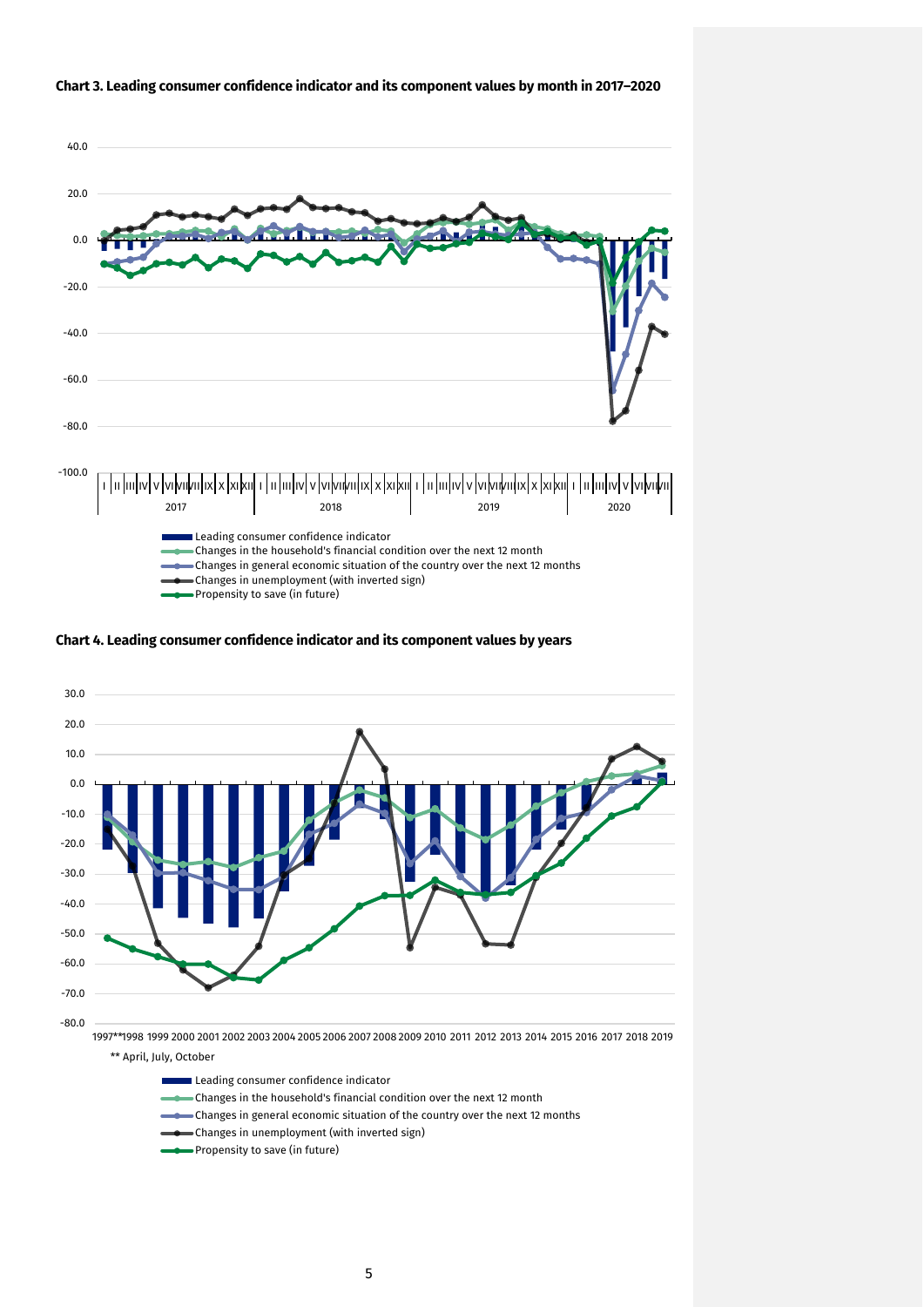## **Annex**

it was 84.6%)

**83.8 %** 

respondents declared the impact of the epidemiological situation on responses regarding the consumer tendency (in July

# **Additional questions in relation to the epidemiological situation (threat of COVID-19 coronavirus)**

**In August 2020, for 36.1% of respondents, the current epidemiological situation poses a big threat to the health of the population of Poland as a whole ( increase of 8.2 percentage points compared to the previous month).** 

#### **Impact of the current epidemiological situation on responses to the consumer tendency**

From among respondents declaring the impact of the epidemiological situation on responses regarding the consumer tendency, 56.6% described it as moderate and 27.2% as significant. For 16.2% of respondents, the current situation had no impact on the answers.

**Chart 1. Impact of current epidemiological situation (COVID-19 coronavirus) on responses - response structure (%)**



#### **Fear of losing a job or stopping running your own business due to the current epidemiological situation**

Among the employed (60.6% of respondents), 4.6% of respondents have a definite fear of losing their job or stopping their own business. For the "possible" and "rather not" options, the response rate was 17.9% and 39.0%, respectively. The percentage of working people who do not have any concerns is 35.8%. A small number of working respondents (2.7%) had no opinion.

27.2% of respondents declared a significant impact of the epidemiological situation on responses regarding the consumer tendency

4.6% of respondents expressed a definite fear of losing their job or stopping their own business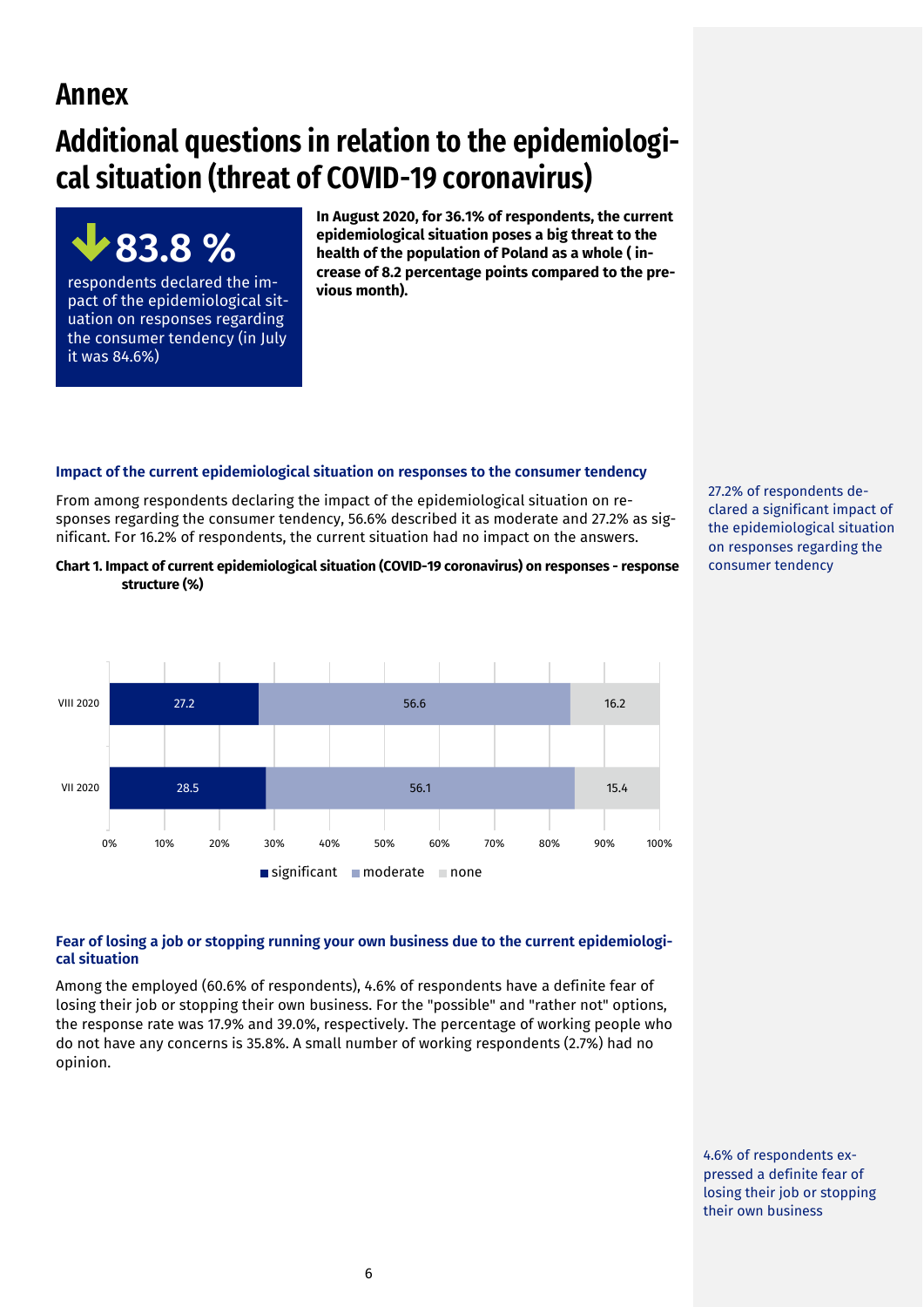

## **Chart 2. Fear of losing your job or stopping your own business due to the current epidemiological situation (COVID-19 coronavirus) - structure of responses for employees (%)**

## **What threat is the current epidemiological situation for the health of the population of Poland as a whole**

For 36.1% of respondents, the current epidemiological situation poses a big threat to the health of the population as a whole. The average threat is felt by 49.9% of respondents. A small threat is declared by 12.9%, while only 1.1% of respondents said there was no threat.





According to 36.1% of respondents, the current epidemiological situation poses a big threat to the health of the population as a whole

## **What threat is the current epidemiological situation for personal health**

For 26.9% of respondents, the current epidemiological situation is a big threat to their personal health. 46.1% of respondents feel an average threat. 24.0% declare a small threat, while 3.0% of respondents said no threat.

For 26.9% of respondents, the current epidemiological situation is a big threat to their personal health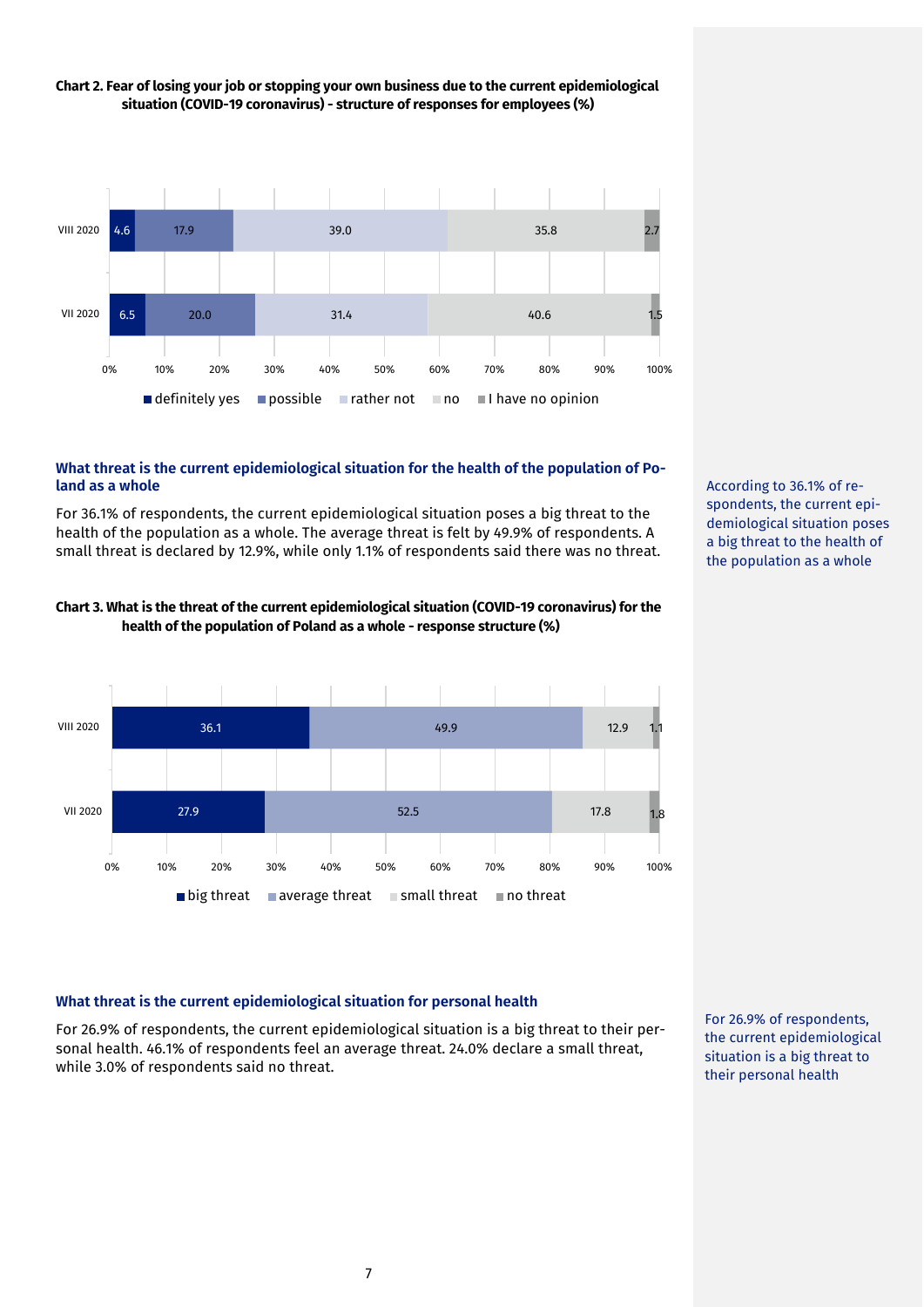

#### **Chart 4. What is the threat of the current epidemiological situation (COVID-19 coronavirus) for personal health - response structure (%)**

## **What threat is the current epidemiological situation for the economy in Poland**

According to 54.2% of respondents, the current epidemiological situation is a big threat to the economy in Poland. The average threat to the economy is felt by 40.1% of respondents. Only 5.0% declare a small threat, while barely 0.7% of respondents declare no threat.



#### **Chart 5. What is the threat of the current epidemiological situation (COVID-19 coronavirus) for the economy in Poland - response structure (%)**



## **What threat is the current epidemiological situation for personal financial situation**

For 16.0% of respondents, the current epidemiological situation is a big threat to their personal financial situation. The average threat is felt by 41.2% of those who answered the questions about the consumer tendency. A small threat is declared by 26.0%, while no threat was stated by 16.8% of respondents.

For 16.0% of respondents, the current epidemiological situation is a big threat to their personal financial situation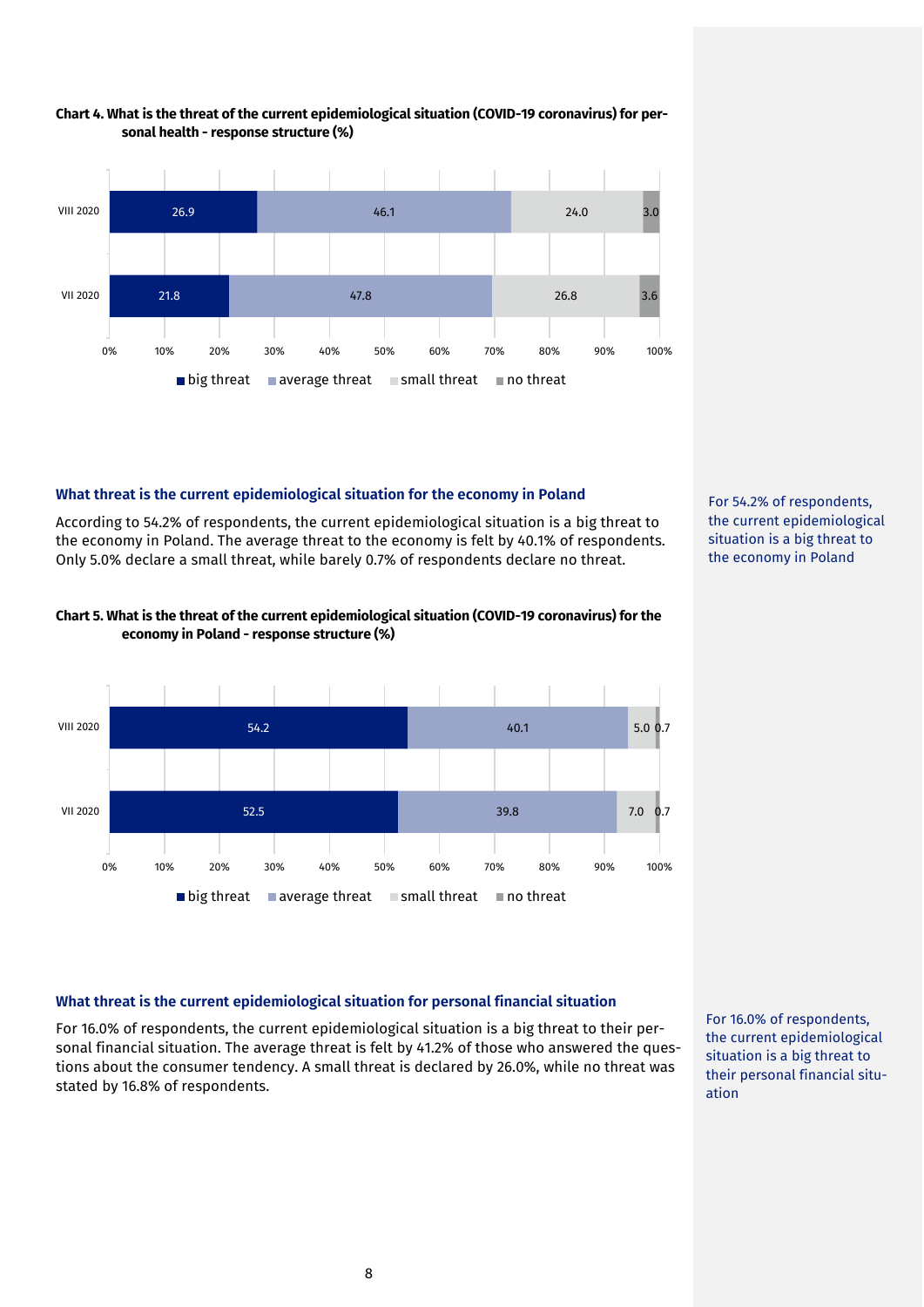



## **What threat is the current epidemiological situation for everyday life in the local community**

For 17.5% of respondents, the current epidemiological situation is a big threat to everyday life in the local community. The average threat is felt by 56.0% of those who answered the questions about the consumer tendency. 23.6% declare a small threat, while only 2.9% of respondents declare no threat.

#### **Chart 7. What is the threat of the current epidemiological situation (COVID-19 coronavirus) for everyday life in your local community - response structure (%)**



For 17.5% of respondents, the current epidemiological situation is a big threat to everyday life in the local community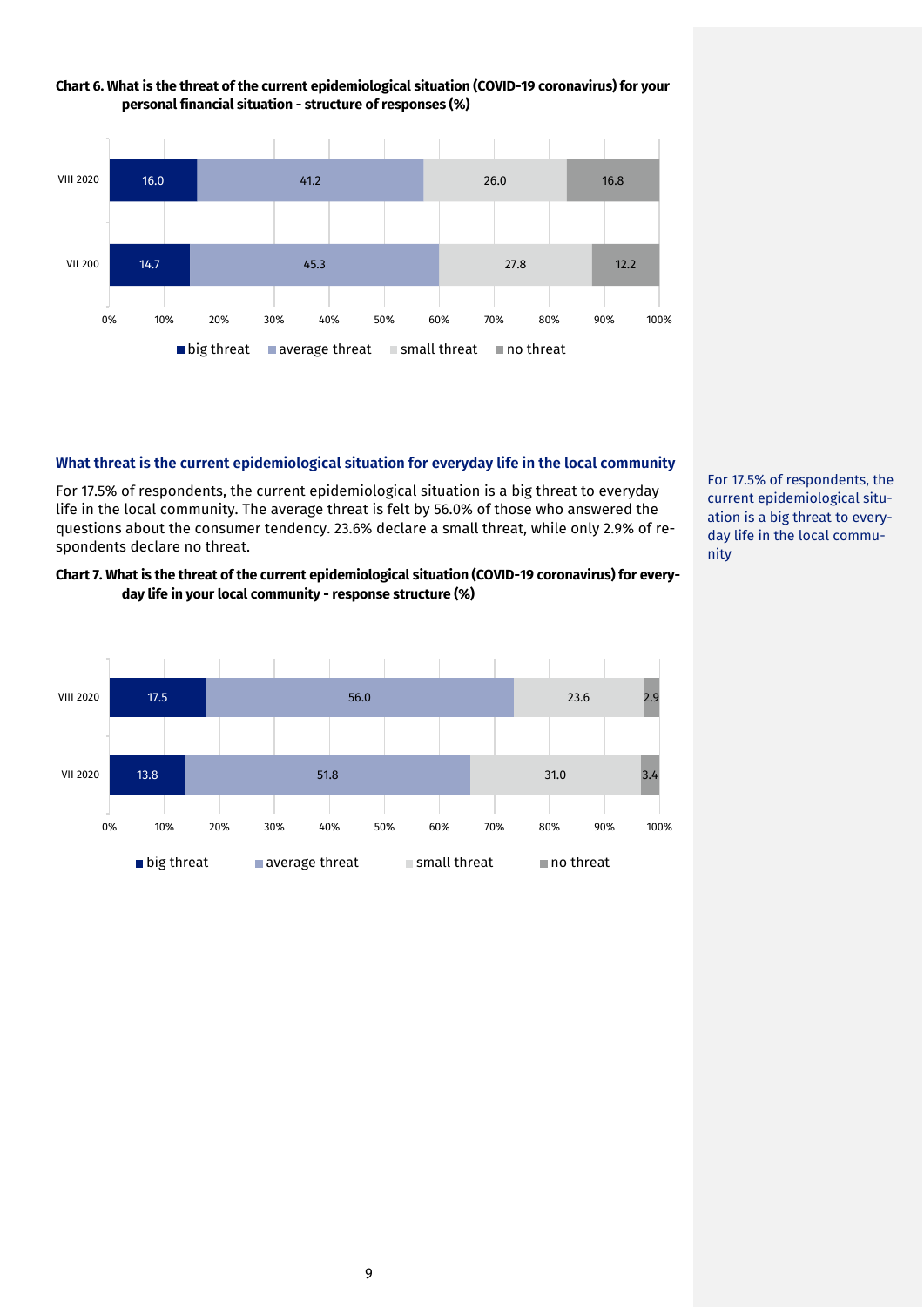#### **Table 1. Additional questions (response rates) - epidemiological situation (COVID-19 coronavirus threat)**

| SPECIFICATION                                                                              |                                             | June | July | August |
|--------------------------------------------------------------------------------------------|---------------------------------------------|------|------|--------|
| What impact did the current epidemiologi-                                                  | significant                                 | 38.1 | 28.5 | 27.2   |
| cal situation have on your responses                                                       | moderate                                    | 50.8 | 56.1 | 56.6   |
| (COVID-19 coronavirus)?                                                                    | none                                        | 11.1 | 15.4 | 16.2   |
| In connection with the current epidemiolog-                                                | definitely yes                              | 6.1  | 4.0  | 2.7    |
| ical situation (COVID-19 coronavirus), are                                                 | possible                                    | 10.6 | 12.4 | 10.9   |
| you afraid of losing your job or stopping<br>your own business?                            | rather not                                  | 20.2 | 19.4 | 23.7   |
|                                                                                            | no                                          | 21.0 | 25.0 | 21.7   |
|                                                                                            | I have no opinion                           | 1.2  | 1.0  | 1.6    |
|                                                                                            | not applicable (for non-<br>working people) | 40.9 | 38.2 | 39.4   |
| What threat do you think is the current epi-                                               | big threat                                  | 31.2 | 27.9 | 36.1   |
| demiological situation (COVID-19 corona-<br>virus) for the health of the population of Po- | average threat                              | 49.9 | 52.5 | 49.9   |
| land as a whole?                                                                           | small threat                                | 17.1 | 17.8 | 12.9   |
|                                                                                            | no threat                                   | 1.8  | 1.8  | 1.1    |
| What threat do you think is the current epi-                                               | big threat                                  | 24.4 | 21.8 | 26.9   |
| demiological situation (COVID-19 corona-                                                   | average threat                              | 45.1 | 47.8 | 46.1   |
| virus) for your personal health?                                                           | small threat                                | 25.9 | 26.8 | 24.0   |
|                                                                                            | no threat                                   | 4.6  | 3.6  | 3.0    |
| What threat do you think is the current epi-                                               | big threat                                  | 61.0 | 52.5 | 54.2   |
| demiological situation (COVID-19 corona-<br>virus) for the economy in Poland?              | average threat                              | 32.3 | 39.8 | 40.1   |
|                                                                                            | small threat                                | 5.8  | 7.0  | 5.0    |
|                                                                                            | no threat                                   | 0.9  | 0.7  | 0.7    |
| What threat do you think is the current epi-                                               | big threat                                  | 20.7 | 14.7 | 16.0   |
| demiological situation (COVID-19 corona-                                                   | average threat                              | 41.8 | 45.3 | 41.2   |
| virus) for your personal financial situation?                                              | small threat                                | 26.6 | 27.8 | 26.0   |
|                                                                                            | no threat                                   | 10.9 | 12.2 | 16.8   |
| What threat do you think is the current epi-                                               | big threat                                  | 16.4 | 13.8 | 17.5   |
| demiological situation (COVID-19 corona-                                                   | average threat                              | 54.1 | 51.8 | 56.0   |
| virus) for everyday life in your local commu-<br>nity?                                     | small threat                                | 26.6 | 31.0 | 23.6   |
|                                                                                            | no threat                                   | 2.9  | 3.4  | 2.9    |

In case of quoting Statistics Poland data, please provide information: "Source of data: Statistics Poland", and in case of publishing calculations made on data published by Statistics Poland, please include the following disclaimer: "Own study based on figures from Statistics Poland".